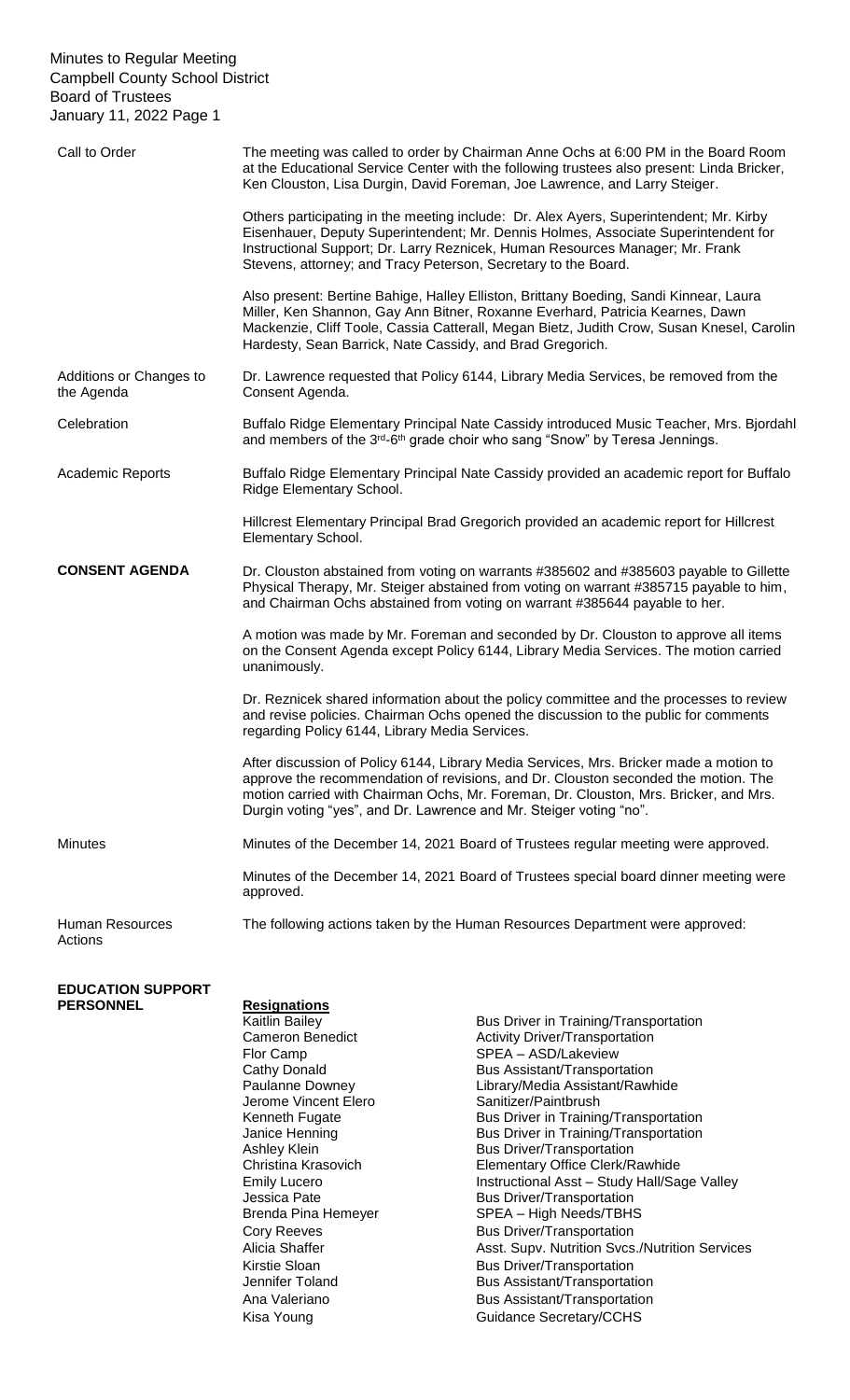Minutes to Regular Meeting Campbell County School District Board of Trustees January 11, 2022 Page 2

#### **New Hires - Regular**

| Anthony Campese             | SPEA - ED/CCHS                            |
|-----------------------------|-------------------------------------------|
| <b>Brittany Christensen</b> | Kinderday Assistant/Pronghorn             |
| Reggie Coombs               | <b>Technology Assistant/TBHS</b>          |
| Deborah Garland             | <b>Bus Assistant/Transportation</b>       |
| Tripolyn Johnson            | <b>Assistant Cook/Nutrition Services</b>  |
| Alissa McFarlane            | Library/Media Asst./Rawhide               |
| Kimberly McNeil             | Instructional Asst./Wagonwheel            |
| Brian Mego                  | Custodian/Rozet                           |
| Sadie Record                | <b>High School Office Clerk/TBHS</b>      |
| Brooke Roberson             | Skilled Maintenance - Grounds/Maintenance |
| Evan Wieburg                | Skilled Maintenance - Grounds/Maintenance |
|                             |                                           |

Student Custodian/TBHS

# **New Hires-Substitute/Temporaries**

| Christie Miller  | Sanitizer/Lakeview                              |  |
|------------------|-------------------------------------------------|--|
| Transfers        |                                                 |  |
| Abigail Bradford | FROM: SPEA/Buffalo Ridge                        |  |
|                  | TO: Skilled Maintenance - Irrigation            |  |
|                  | Specialist/Maintenance                          |  |
| Christie Miller  | FROM: Bus Assistant/Transportation              |  |
|                  | TO: Safety Patrol/Transportation                |  |
| Theresa Montague | FROM: Special Programs Ed. Asst/Lakeview        |  |
|                  | TO: SPEA/ASD/Lakeview                           |  |
| Ashley Sherman   | FROM: SPEA - High Needs/SVJH                    |  |
|                  | TO: Special Programs Ed. Asst./Hillcrest        |  |
| Kenneth Smith    | FROM: Bus Driver in Training/Transportation     |  |
|                  | TO: Bus Driver/Transportation                   |  |
| Ashley Thomas    | FROM: Title   Asst./Rawhide                     |  |
|                  | TO: Elementary Office Clerk/Rawhide             |  |
| Kenna Vance      | FROM: Skilled Maintenance -                     |  |
|                  | Grounds/Maintenance                             |  |
|                  | TO: Skilled Maintenance - Locksmith/Maintenance |  |

### **CERTIFIED New Hires – Substitutes/Temporaries**

|          | Linda Barbour<br>Caitlin Bentz<br>Kade Bradley<br>Makayla Daniels<br>Miranda Fifield<br>Nicole Hankinson<br>Lateesha Hiser<br>Patrick Johns<br>Jillian Mills<br>Mason Powell<br><b>Claire Schaffer</b>                                                                                                                                                                                              | Substitute Teacher/All Schools<br>Substitute Teacher/All Schools<br>Substitute Teacher/All Schools<br>Substitute Teacher/All Schools<br>Substitute Teacher/All Schools<br>Substitute Teacher/All Schools<br>Substitute Teacher/All Schools<br>Substitute Teacher/All Schools<br>Substitute Teacher/All Schools<br>Substitute Teacher/All Schools<br>Substitute Teacher/All Schools |
|----------|-----------------------------------------------------------------------------------------------------------------------------------------------------------------------------------------------------------------------------------------------------------------------------------------------------------------------------------------------------------------------------------------------------|------------------------------------------------------------------------------------------------------------------------------------------------------------------------------------------------------------------------------------------------------------------------------------------------------------------------------------------------------------------------------------|
|          | Kathryn Wright<br><b>Extra Duty Resignations</b><br><b>Bre'Allan Bartell</b><br><b>Bre'Allan Bartell</b><br>Courtney Lutgen<br>Jamie Wilson<br><b>Extra Duty Transfers</b><br>Eric Finn                                                                                                                                                                                                             | <b>Substitute Teacher/All Schools</b><br>7/8 Cheerleading Coach - Fall/Twin Spruce<br>7/8 Cheerleading Coach - Winter/Twin Spruce<br>Asst. Football Coach/CCHS<br>Asst. Football Coach/TBHS<br>FROM: Asst. Football Coach/CCHS<br>TO: Asst. Football Coach/TBHS                                                                                                                    |
| Warrants | The following warrants were ratified and approved:<br>Payroll Warrants<br><b>Combined Fund Warrants</b><br><b>ACH Combined Funds</b><br><b>ACH Nutritional Services</b><br>Major Maintenance Warrants<br><b>Nutritional Services Fund Warrants</b><br><b>Insurance Warrants</b><br><b>Student Activities Warrants</b><br><b>CCHS Activities</b><br><b>TBHS Activities</b><br><b>WJSH Activities</b> | 230361 - 230588<br>385486 - 385772<br>1529<br>1479, 1519<br>8682 - 8693<br>12400 - 12429<br>4449 - 4454<br>37133 - 37146<br>6409 - 6440<br>1724 - 1751<br>1433 - 1441                                                                                                                                                                                                              |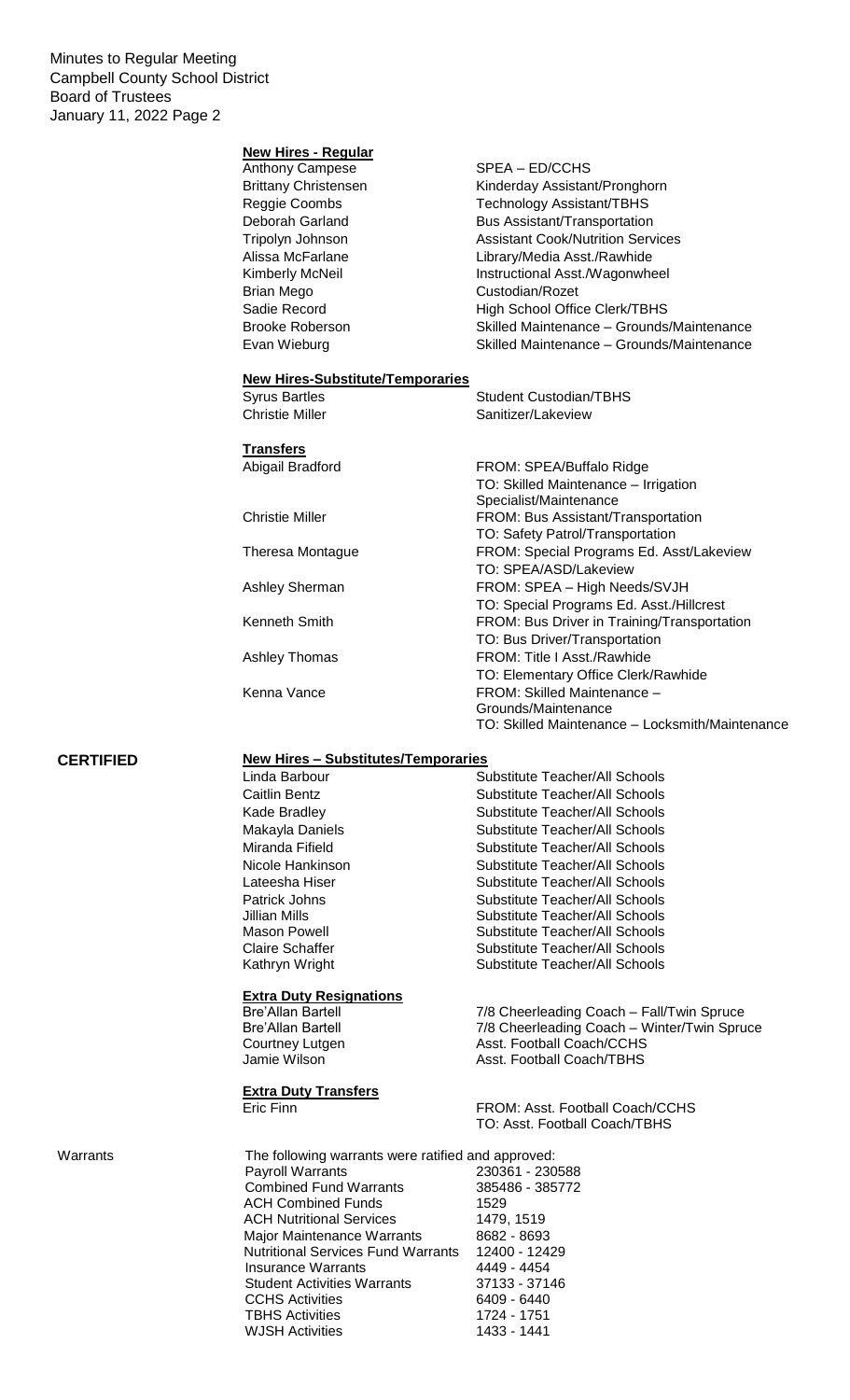### Minutes to Regular Meeting Campbell County School District Board of Trustees January 11, 2022 Page 3

| <b>Bids and Quotes</b>               | The following bids and quotes were ratified and approved:<br>1. Colored Copy Paper was awarded to Wyoming Office Products in the amount of<br>\$40,870.06.                                                                                                                                                                                                                                                                                                                                                                                                                                                                                                                                                                                                                                                                                                                   |
|--------------------------------------|------------------------------------------------------------------------------------------------------------------------------------------------------------------------------------------------------------------------------------------------------------------------------------------------------------------------------------------------------------------------------------------------------------------------------------------------------------------------------------------------------------------------------------------------------------------------------------------------------------------------------------------------------------------------------------------------------------------------------------------------------------------------------------------------------------------------------------------------------------------------------|
|                                      | The following bids and quotes were approved:<br>1. Campbell County High School Gym II Lighting Upgrade Project awarded to<br>Daktronics ACE Inc. in the amount of \$9,450.00.<br>2. Conestoga Elementary School Fire Alarm Systems Replacement awarded to Collins<br>Communications in the amount of \$82,399.88.<br>3. Recluse Elementary School Intercom System Replacement awarded to Collins<br>Communications in the amount of \$74,430.44.                                                                                                                                                                                                                                                                                                                                                                                                                             |
| Contracts and<br>Agreements          | The following contracts and agreements were approved:<br>1. District FastBridge Annual Renewal Subscription with Illuminate Education<br>2. Twin Spruce Junior High School Flooring Replacement with Areate Design Group<br>3. Memorandum of Understanding with The Counseling Center<br>4. Campbell County High School Parking Lot Lights with Ace, Inc.                                                                                                                                                                                                                                                                                                                                                                                                                                                                                                                    |
| <b>Policies</b>                      | Revisions to Policy 5027 Homeless Children and Administrative Regulation 5027-R<br>Homeless Children were approved.                                                                                                                                                                                                                                                                                                                                                                                                                                                                                                                                                                                                                                                                                                                                                          |
|                                      | Revisions to Policy 5110 Surrogate Parents and Administrative Regulation 5110-R<br>Surrogate Parents were approved.                                                                                                                                                                                                                                                                                                                                                                                                                                                                                                                                                                                                                                                                                                                                                          |
|                                      | Review with no changes to Policy 5130 Activities Participant Drug Testing and revisions to<br>Administrative Regulation 5130-R Activities Participant Drug Testing were approved.                                                                                                                                                                                                                                                                                                                                                                                                                                                                                                                                                                                                                                                                                            |
|                                      | Revisions to Policy 6144 Library Media Services was approved.                                                                                                                                                                                                                                                                                                                                                                                                                                                                                                                                                                                                                                                                                                                                                                                                                |
| <b>Student Expulsions</b>            | Students #17 and #18 were expelled for one calendar year with early re-admittance under<br>strict probation.                                                                                                                                                                                                                                                                                                                                                                                                                                                                                                                                                                                                                                                                                                                                                                 |
| Mileage Reimbursement<br>Rate        | The mileage reimbursement rate of .585 cents per mile was approved effective January 1,<br>2022. The rate aligns with IRS regulations as outlined in Administrative Regulation 4260-<br>R, Mileage Reimbursement.                                                                                                                                                                                                                                                                                                                                                                                                                                                                                                                                                                                                                                                            |
| <b>Surplus Requests</b>              | Administration approved surplus and recycle of obsolete and outdated items.                                                                                                                                                                                                                                                                                                                                                                                                                                                                                                                                                                                                                                                                                                                                                                                                  |
| <b>CONSENT AGENDA</b><br><b>ENDS</b> |                                                                                                                                                                                                                                                                                                                                                                                                                                                                                                                                                                                                                                                                                                                                                                                                                                                                              |
| Seal of Biliteracy                   | Dr. Shannon and Mr. Bahige provided information about the Seal of Biliteracy award for<br>diplomas upon graduation to recognize students who have studied and attained<br>proficiency in two or more languages by high school graduation. The award given to<br>students by local school districts is a statement of accomplishment for future employers                                                                                                                                                                                                                                                                                                                                                                                                                                                                                                                     |
|                                      | and college admissions.                                                                                                                                                                                                                                                                                                                                                                                                                                                                                                                                                                                                                                                                                                                                                                                                                                                      |
|                                      | Dr. Lawrence made a motion to approve the Seal of Biliteracy. Mr. Foreman seconded the<br>motion, and the motion carried unanimously.                                                                                                                                                                                                                                                                                                                                                                                                                                                                                                                                                                                                                                                                                                                                        |
| COVID-19 Update                      | Administration provided a COVID-19 update. Mr. Eisenhauer reported that the district has<br>worked with local public health officials and the Wyoming Department of Health regarding<br>the additional guidance from the CDC for isolation and quarantine. Staff and students with<br>a positive test of COVID-19 will isolate for five days, and if they remain asymptomatic, are<br>improving, and fever-free for 24 hours, can return to work and/or school. Staff and<br>students exposed to COVID-19 due to close contact with a positive individual will<br>quarantine for five days, with day zero being the day of contact. Quarantined staff and<br>students who do not develop any symptoms after the required five days may return to<br>work and/or school.                                                                                                      |
|                                      | The new "Test to Stay" option for quarantined staff and students due to a close contact<br>with a positive individual is voluntary and adds added flexibility. Quarantined staff or<br>students have the option of daily testing by the district nurses for five days. The first day of<br>testing will begin the day after the close contact. Testing appointments begin at 7:00 am,<br>can be scheduled on the district website, and are conducted in two designated parking<br>spaces at the Educational Service Center. If the test is negative, the staff member or<br>student may go to work/school, and they are required to wear masks until the quarantine<br>is complete. Staff and students who have a school activity on the weekend will need a<br>negative test to participate and students are not required to wear a mask when<br>participating in an event. |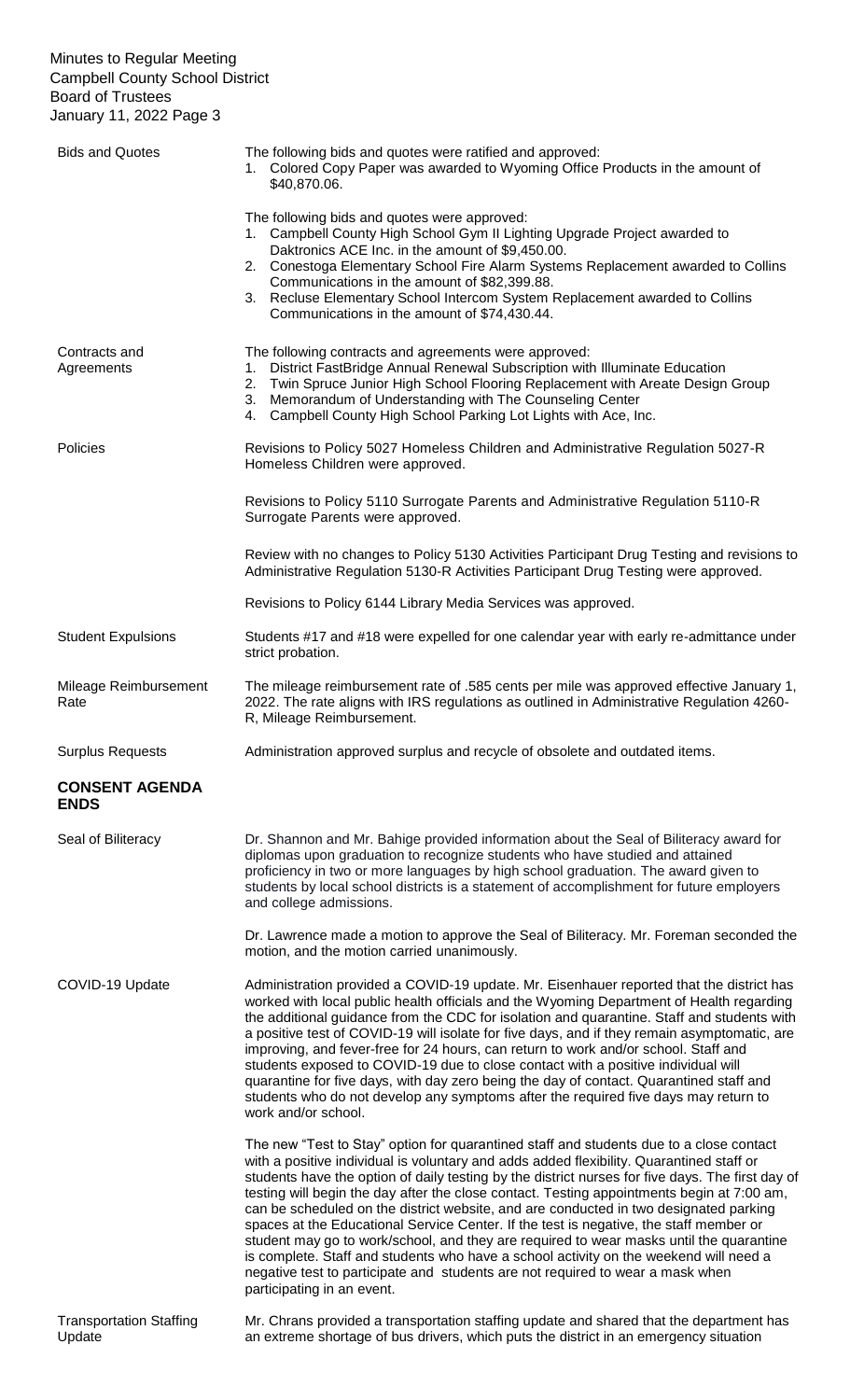|                               | affecting route efficiency. The transportation office staff, dispatchers, and mechanics are<br>covering routes if needed. Routes have been consolidated, which makes them longer for<br>students. According to a statewide survey, the district starting bus driver pay is in the<br>bottom third of those who responded. A Bus Driver Emergency Pay Plan was reviewed<br>with the following recommendations: increase the starting bus driver hourly rate from<br>\$16.20 per hour to \$19.34 per hour for the remainder of the year and the 2022-2023<br>school year; increase the pay schedule for current employees; and offer a \$25.00 per<br>route stipend (a.m. and p.m.) to the office staff, dispatchers, and mechanics who cover<br>routes. The transportation budget will cover all increases. |
|-------------------------------|------------------------------------------------------------------------------------------------------------------------------------------------------------------------------------------------------------------------------------------------------------------------------------------------------------------------------------------------------------------------------------------------------------------------------------------------------------------------------------------------------------------------------------------------------------------------------------------------------------------------------------------------------------------------------------------------------------------------------------------------------------------------------------------------------------|
|                               | After discussion, Dr. Lawrence made a motion to approve the Bus Driver Emergency Pay<br>Plan for the remainder of the year and the 2022-2023 school year. Mr. Foreman seconded<br>the motion, and the motion carried unanimously.                                                                                                                                                                                                                                                                                                                                                                                                                                                                                                                                                                          |
| American Rescue Plan<br>(ARP) | Mr. Holmes recognized Sandi Kinnear, Administrative Assistant for Grants & Federal<br>Programs for the work she put into the ARP Implementation Plan Template and thanked<br>all the committee members including Chairman Ochs and Mr. Steiger who are on the<br>committee for their time, hard work, and effort. Mr. Holmes reviewed the template, which<br>is the district's plan for spending, in compliance with federal law required for the ARP<br>ESSER funds the district received to help safely reopen and sustain the safe operation of<br>schools due to the coronavirus pandemic. The ARP Implementation Plan Template will be<br>posted on the Campbell County School District website and submitted to the Wyoming<br>Department of Education prior to January 18, 2022.                    |
|                               | Dr. Lawrence made a motion to approve the ARP Implementation Plan Template, and Mr.<br>Foreman seconded the motion. The motion carried unanimously.                                                                                                                                                                                                                                                                                                                                                                                                                                                                                                                                                                                                                                                        |
| <b>Public Comments</b>        | Public comments were heard on a CDL waiver option for the bussing shortage, and the<br>Campbell County Education Association President thanked administration for allowing her<br>to meet about the statewide survey.                                                                                                                                                                                                                                                                                                                                                                                                                                                                                                                                                                                      |
| <b>Trustee Celebrations</b>   | Chairman Ochs thanked everyone for the work that went into the ARP Implementation<br>Plan, and expressed her appreciation to the board members for the time and effort spent<br>at the retreat/workshop and the board meeting.                                                                                                                                                                                                                                                                                                                                                                                                                                                                                                                                                                             |
| Adjournment                   | With no other business before the board, the meeting was adjourned at 8:17 pm.                                                                                                                                                                                                                                                                                                                                                                                                                                                                                                                                                                                                                                                                                                                             |

**Secretary** Tracy Peterson